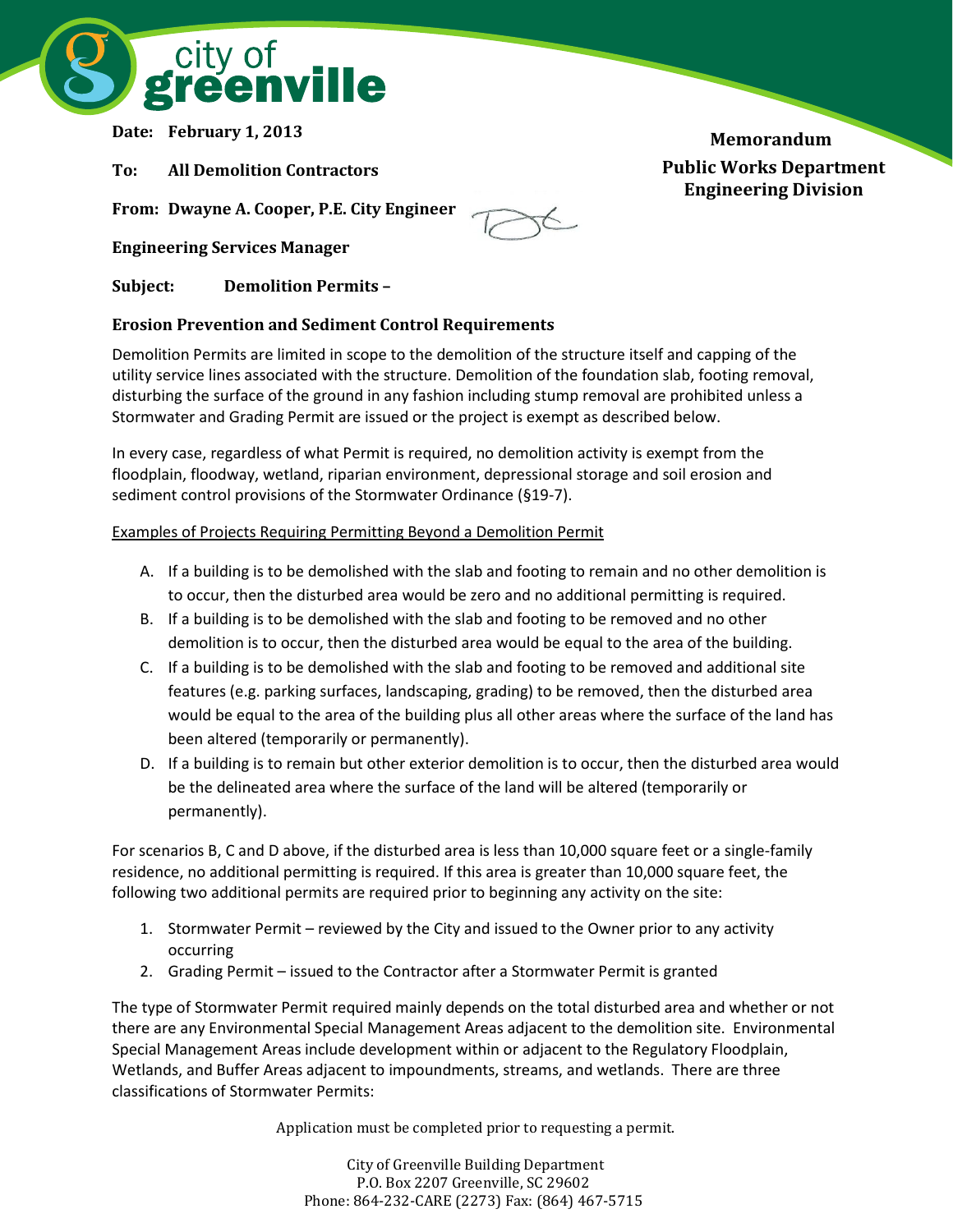

- 1. Soil Erosion and Sediment Control Permit (land disturbance of 10,000 square feet but less than 1 acre)
- 2. Minor Permit (land disturbance of 1 acre but less than 2 acres)
- 3. Major Permit (land disturbance of 2 acres or more or adjacent to an Environmental Special Management Area)

More information regarding submittal requirements can be found on the Environmental Bureau website: <http://www.greenvillesc.gov/PublicWorks/Stormwater.aspx>

The type of Grading Permit required depends on the total disturbed area. There are two classifications of Grading Permits:

- 1. Type II (land disturbance less than ½ acre)
- 2. Type I (land disturbance greater than  $\frac{1}{2}$  acre)

The following are the minimum Erosion Prevention and Sediment Control Requirements for the City of Greenville applicable for every demolition project regardless of scope:

- 1. Sediment and erosion control devices shall be installed and functioning prior to beginning any project earth disturbing activities.
- 2. All sediment and erosion controls shall be inspected until construction is complete, the site is permanently stabilized.
- 3. All erosion control devices shall be properly maintained during all phases of construction until the completion of all construction activities and all disturbed areas have been permanently stabilized. Additional control devices may be required during construction in order to control erosion and/or offsite sedimentation. All temporary control devices shall be removed once construction is complete and the site is permanently stabilized.
- 4. All sediment and erosion control devices shall be inspected once every seven (7) calendar days. Damaged, ineffective, or incorrectly installed devices shall be repaired or replaced, as necessary, within 48 hours of identification.
- 5. If existing BMPs need to be modified or if additional BMPs are necessary to comply with the requirements of the Ordinance and/or SC's Water Quality Standards, implementation must be completed before the next storm event whenever practicable.
- 6. Stabilization measures shall be initiated as soon as practicable in portions of the site where construction activities have temporarily or permanently ceased, but in no case more than fourteen (14) days after work has ceased, except as stated below:
	- a. Where stabilization by the 14th day is precluded by snow cover or frozen ground conditions stabilization measures must be initiated as soon as practicable.
	- b. Where construction activity on a portion of the site is temporarily ceased and earth disturbing activities will be resumed within 14 days, temporary stabilization measures do not have to be initiated on that portion of the site.
- 7. The site shall be considered permanently stabilized when all surface disturbing activities are complete and either of the two following criteria is met:

Application must be completed prior to requesting a permit.

City of Greenville Building Department P.O. Box 2207 Greenville, SC 29602 Phone: 864-232-CARE (2273) Fax: (864) 467-5715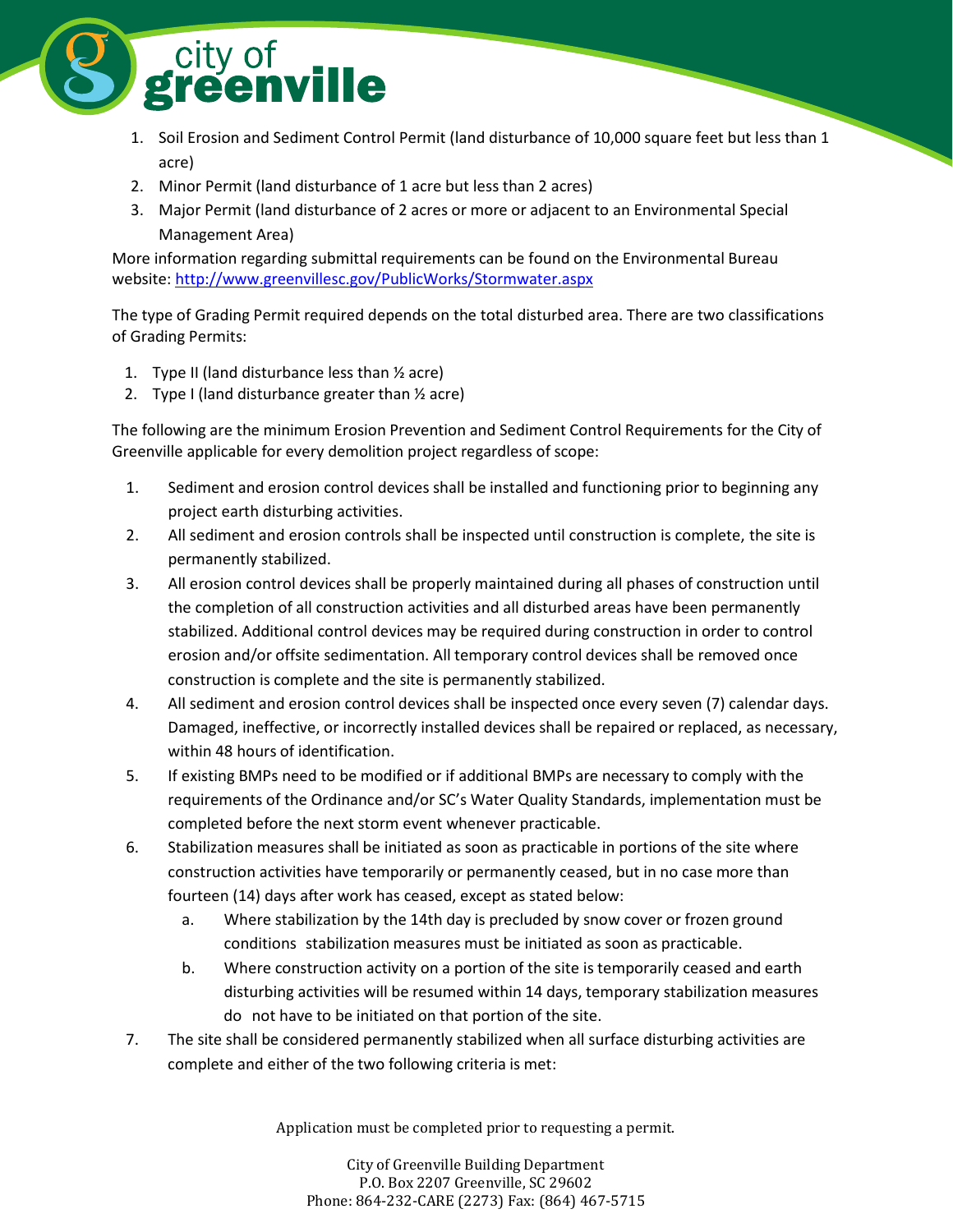A uniform (e.g., evenly disturbed, without large bare areas) perennial vegetative cover with a density of 70% of the native background vegetative cover for the area has been established on all unpaved areas and areas not covered by permanent structures, or

- b. Equivalent permanent stabilization measures (such as riprap, gabions, or geotextiles) have been employed.
- 8. A stabilized construction entrance shall be installed and maintained on the project site. Storm water inlet protection shall be provided for all inlets (upstream and downstream) within 50 ft. of the construction entrance or disturbance (on both sides of the public roadway).
- 9. All existing and new storm water structures, affected by this project, shall be inspected and maintained clean of accumulated demolition debris or sediments.

city of<br>reenville

- 10. Disposal of all recovered sediments and construction debris shall be in accordance with all applicable City, State and Federal Regulations. No sediment or construction debris shall be flushed down the storm water system.
- 11. During the course of construction activities, erosion and sediment controls shall be used to prevent tracking of mud and/or sediment accumulation on public roadways (including street gutters), sediment laden runoff from entering into existing storm water system inlets or depositing on adjacent properties, and airborne dust migration off-site. The contractor shall daily remove mud/soil from pavement, by sweeping or vacuuming, as may be required.
- 12. To secure the project site, locate limits of construction, protect areas that are to remain undisturbed, and prevent migration of construction debris, orange construction fencing shall be installed around areas not requiring silt fencing. Any accumulation of construction debris on public roadways or adjacent properties shall be removed within 24 hours. Care shall be taken when installing construction fencing to not obscure oncoming traffic at intersections, adjacent driveways and the project construction entrance.
- 13. Provide silt fence and/or other control devices, as may be required, to control soil erosion during utility construction. All disturbed areas shall be cleaned, graded, and stabilized immediately after the utility installation.
- 14. Silt fence shall be installed along lines of equal elevation. Silt fencing shall be installed no closer than 5 feet downhill from the toe of any slope.
- 15. All Waters of the State (WoS), including wetlands, are to be flagged or otherwise clearly marked in the field prior to beginning any activity.
- 16. Project setback buffers shall be located a minimum of 30 ft. measured from the top of stream bank or edge of wetland, unless otherwise approved by the City Engineer. All setbacks shall be clearly delineated on the erosion prevention and sediment control plans.
- 17. A single row of silt fencing shall be installed along all setback buffers that meet the minimum requirements.
- 18. A double row of silt fencing shall be installed in all areas where a minimum setback buffer cannot be maintained between the disturbed area and the water body or wetland. Double row of silt fencing shall be placed no closer than 5 ft. downhill from the toe of any fill area and a minimum of 5 ft. spacing shall be maintained between silt fence rows. A minimum 5 ft. buffer should be maintained between the last row of silt fence and all water bodies and wetlands.

Application must be completed prior to requesting a permit.

City of Greenville Building Department P.O. Box 2207 Greenville, SC 29602 Phone: 864-232-CARE (2273) Fax: (864) 467-5715